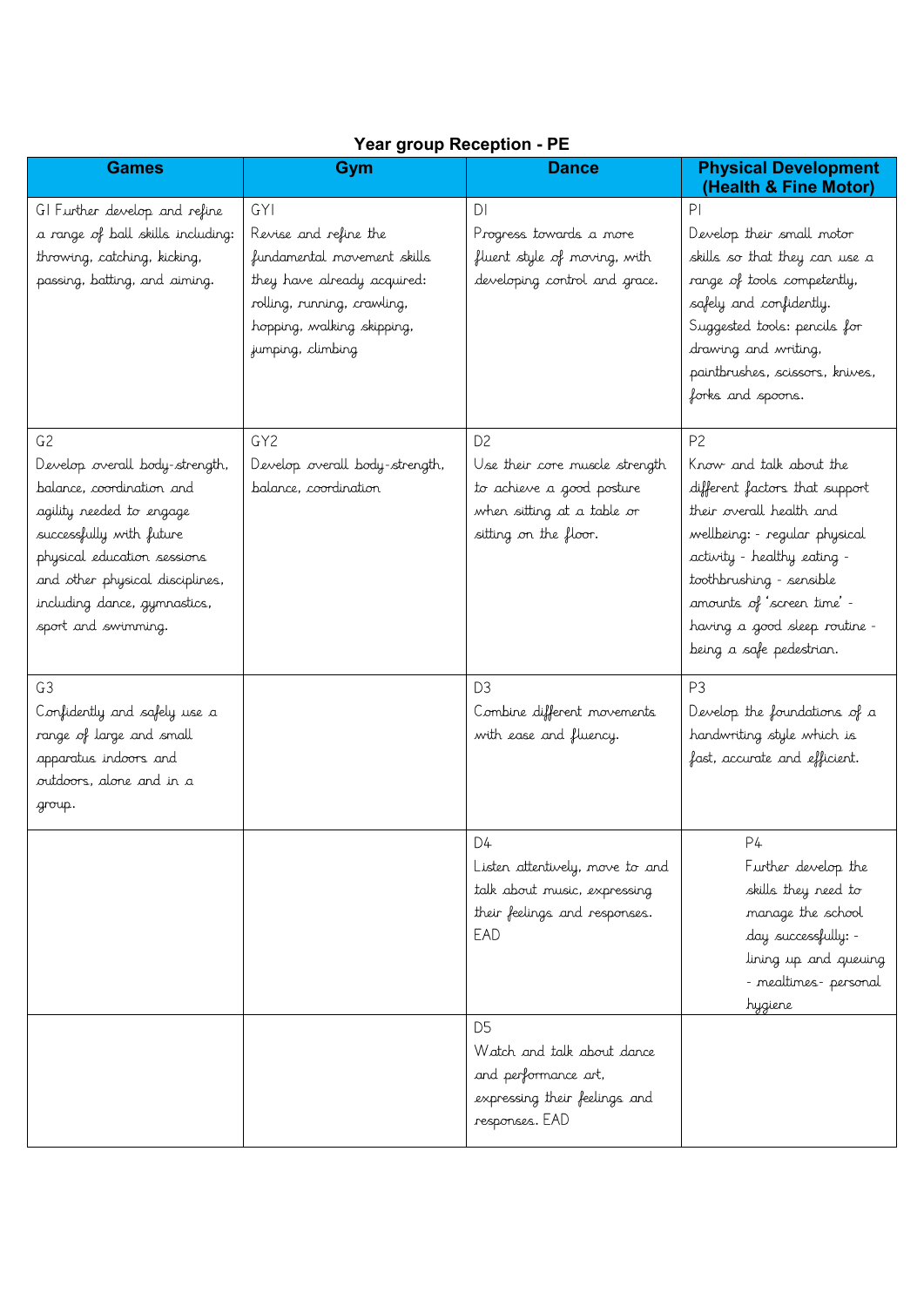|  | D6 Explore and<br>engage in music<br>making and dance,<br>performing solo or in<br>groups. EAD |  |
|--|------------------------------------------------------------------------------------------------|--|
|  |                                                                                                |  |

## **Topic coverage**

| <b>Autumn 1</b><br><b>Marvellous</b><br>Me! | <b>Autumn 2</b><br>Our<br>Wonderful<br><b>World</b> | Spring 1<br>A World of<br><b>Pure</b><br>Imagination | Spring 2<br>A Magical<br><b>Adventure</b> | <b>Summer 1</b><br><b>All Creatures</b><br><b>Great and</b><br><b>Small</b> | <b>Summer 2</b><br>Let the<br><b>Adventure</b><br>Begin! |
|---------------------------------------------|-----------------------------------------------------|------------------------------------------------------|-------------------------------------------|-----------------------------------------------------------------------------|----------------------------------------------------------|
| GY                                          |                                                     | D <sub>l</sub>                                       |                                           | G                                                                           |                                                          |
|                                             | GY <sub>2</sub>                                     |                                                      | D <sub>2</sub>                            |                                                                             | G <sub>2</sub>                                           |
| P                                           |                                                     | G3<br>D <sub>3</sub>                                 |                                           |                                                                             |                                                          |
|                                             | P <sub>2</sub>                                      | D4                                                   |                                           |                                                                             |                                                          |
|                                             |                                                     |                                                      | D <sub>5</sub>                            |                                                                             |                                                          |
|                                             |                                                     |                                                      | D <sub>6</sub>                            |                                                                             |                                                          |
|                                             |                                                     | G <sub>1</sub>                                       |                                           |                                                                             |                                                          |
|                                             |                                                     |                                                      | P <sub>3</sub>                            |                                                                             |                                                          |
|                                             |                                                     |                                                      | P4                                        |                                                                             |                                                          |

| <b>Vocabulary</b>                                                                                                                                                                                                                                                                                                                                                                                                                                                    | <b>Vocabulary</b> | <b>Vocabulary</b>                                                                                                                                                                                                                                                                                                                                                                                                                                                                                                                                                                           | <b>Vocabulary</b> | <b>Vocabulary</b>                                                                                                                                                                                                   | <b>Vocabulary</b> |
|----------------------------------------------------------------------------------------------------------------------------------------------------------------------------------------------------------------------------------------------------------------------------------------------------------------------------------------------------------------------------------------------------------------------------------------------------------------------|-------------------|---------------------------------------------------------------------------------------------------------------------------------------------------------------------------------------------------------------------------------------------------------------------------------------------------------------------------------------------------------------------------------------------------------------------------------------------------------------------------------------------------------------------------------------------------------------------------------------------|-------------------|---------------------------------------------------------------------------------------------------------------------------------------------------------------------------------------------------------------------|-------------------|
| Rolling, running, crawling,<br>hopping, walking, skipping, side<br>stepping, rolling, jumping, travel<br>climbing. Body strength, balance,<br>coordination, Balancing,<br>Climbing, High, Low<br>Movement - strong, gentle,<br>heavy, floppy<br>Space - between, through,<br>above.<br>Co-operation - share, wait,<br>before, after. grip, brush, draw,<br>cut, hold, grip, scoop, exercise,<br>eating, healthy foods,<br>toothbrushing, screen time,<br>pedestrian. |                   | Moving, forwards, backwards,<br>sideways, turn, running, walking,<br>hopping, jumping, Slow, Fast,<br>Direction, Forwards, Backwards,<br>Sideways, Co-ordination, Travel,<br>Obstacles, Space, Running,<br>Walking, Travel, Slithering,<br>Shuffling, Rolling, Crawling,<br>Jumping, Slither, Gallop, Shuffle,<br>Roll, Crawl Sliding, posture,<br>sitting, combine, listen, move,<br>music, Feeling - happy, excited,<br>sad, angry<br>Movement - strong, gentle,<br>heavy, floppy<br>Combinations<br>Rhythm<br>Beat<br>Body actions - stretching,<br>curling, reaching, twisting, turning |                   | Throwing, catching, kicking,<br>passing, batting, aiming, balance,<br>coordination, apparatus,<br>independently, group work,<br>Space - between, through,<br>above.<br>Co-operation - share, wait,<br>before, after |                   |